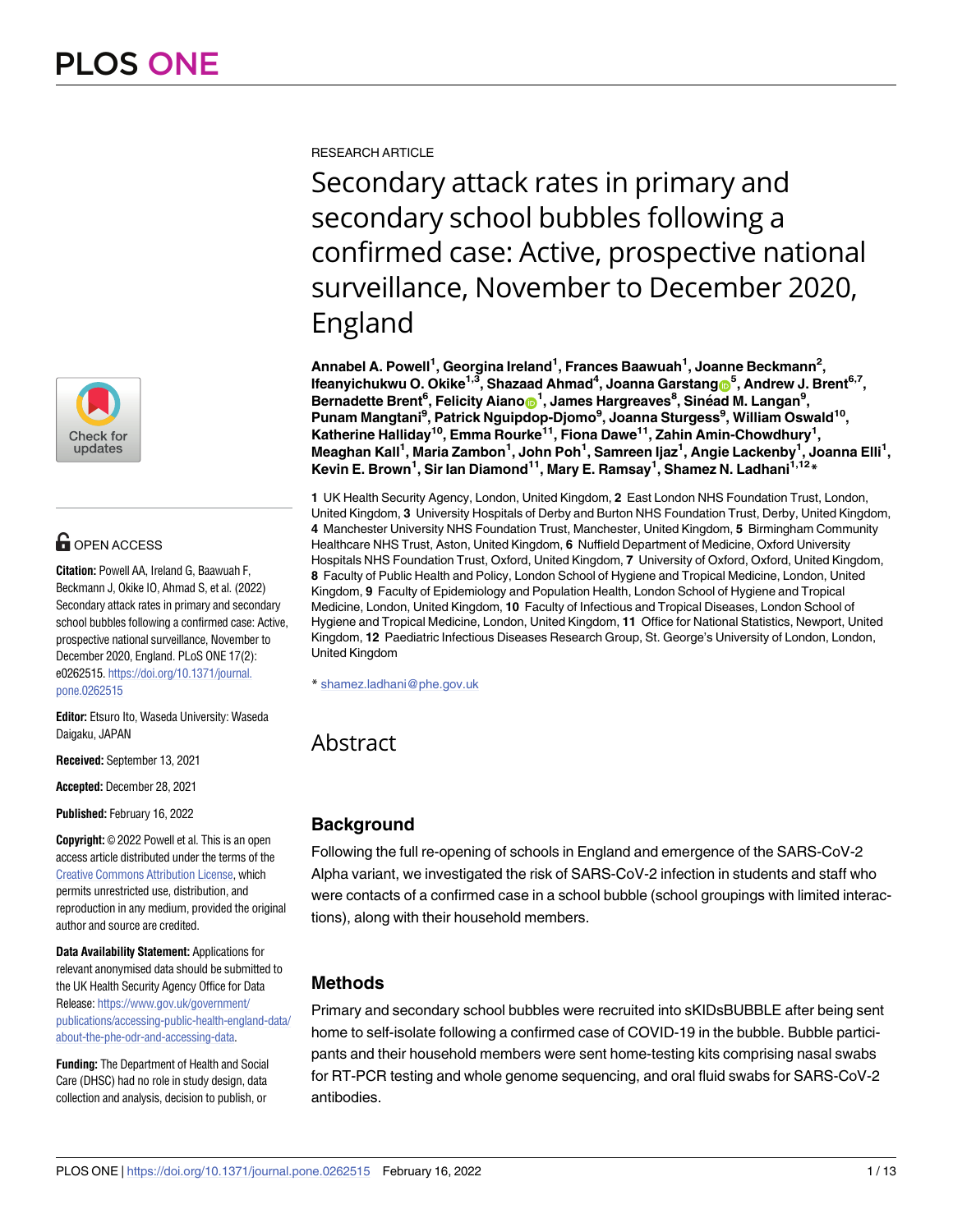<span id="page-1-0"></span>preparation of the manuscript. The UK Health Security Agency (UKHSA), formally known as Public Health England (PHE), had responsibility for study design, data collection and analysis, decision to publish, or preparation of the manuscript.

**Competing interests:** The authors have declared that no competing interests exist.

## **Results**

During November-December 2020, 14 bubbles were recruited from 7 schools, including 269 bubble contacts (248 students, 21 staff) and 823 household contacts (524 adults, 299 children). The secondary attack rate was 10.0% (6/60) in primary and 3.9% (4/102) in secondary school students, compared to 6.3% (1/16) and 0% (0/1) among staff, respectively. The incidence rate for household contacts of primary school students was 6.6% (12/183) and 3.7% (1/27) for household contacts of primary school staff. In secondary schools, this was 3.5% (11/317) and 0% (0/1), respectively. Household contacts were more likely to test positive if their bubble contact tested positive although there were new infections among household contacts of uninfected bubble contacts.

# **Interpretation**

Compared to other institutional settings, the overall risk of secondary infection in school bubbles and their household contacts was low. Our findings are important for developing evidence-based infection prevention guidelines for educational settings.

# **Introduction**

Early in the pandemic, the role of children in infection and transmission of SARS-CoV-2 was unclear and, therefore, many countries closed their educational settings as part of national lockdown to control the spread of the virus [[1](#page-10-0)]. School closures not only affect the education of children but also have a profound effect on their mental, physical and social wellbeing, as well as access to social care, free school meals and school-based immunisations, all more likely to disproportionately affect the most disadvantaged and vulnerable families [\[2](#page-10-0)]. Despite these well-recognised consequences, parents and staff remain concerned about the risk of COVID-19 in educational settings, both to themselves and their household members.

In England, a rapid increase in SARS-CoV-2 infection during March 2020 led to school closures on 20 March 2020 followed by a nationwide lockdown on 23 March 2020 [[3](#page-11-0)]. Cases increased until mid-April 2020 before declining until the end of May 2020 [[4](#page-11-0)]. From 01 June 2020, some school years partially re-opened, with strict infection controls, including physical distancing, hand sanitisation and small class sizes or 'bubbles' of no more than 15 students [[5\]](#page-11-0). Bubbles were created to separate children and staff into distinct groups with limited interactions with other bubbles, allowing rapid isolation of the bubble following a confirmed case, whilst allowing the remaining students to attend school safely. The definition of a bubble varied between schools, with most primary schools classifying individual class groups as single bubbles, whilst most secondary schools considered whole year groups as a bubble to allow pupils to mix across classes in the same year groups so that they have access to the whole curriculum of specialist subjects. Cases and outbreaks remained low during the six weeks of the summer half-term  $[5]$  $[5]$  $[5]$ , and, along with similar successful experiences in other countries  $[6]$  $[6]$ , this led to full reopening of all school years in England from September 2020.

Nationally, SARS-CoV-2 infections started increasing from mid-August 2020 (before schools re-opened), first in adults and then in children, leading to a tiered system of regional restrictions in October 2020, followed by national lockdown on 05 November 2020, although schools remained fully open [\[7\]](#page-11-0). Cases declined temporarily, again first in adults and then in children, but from 23 November 2020, following the emergence of the more transmissible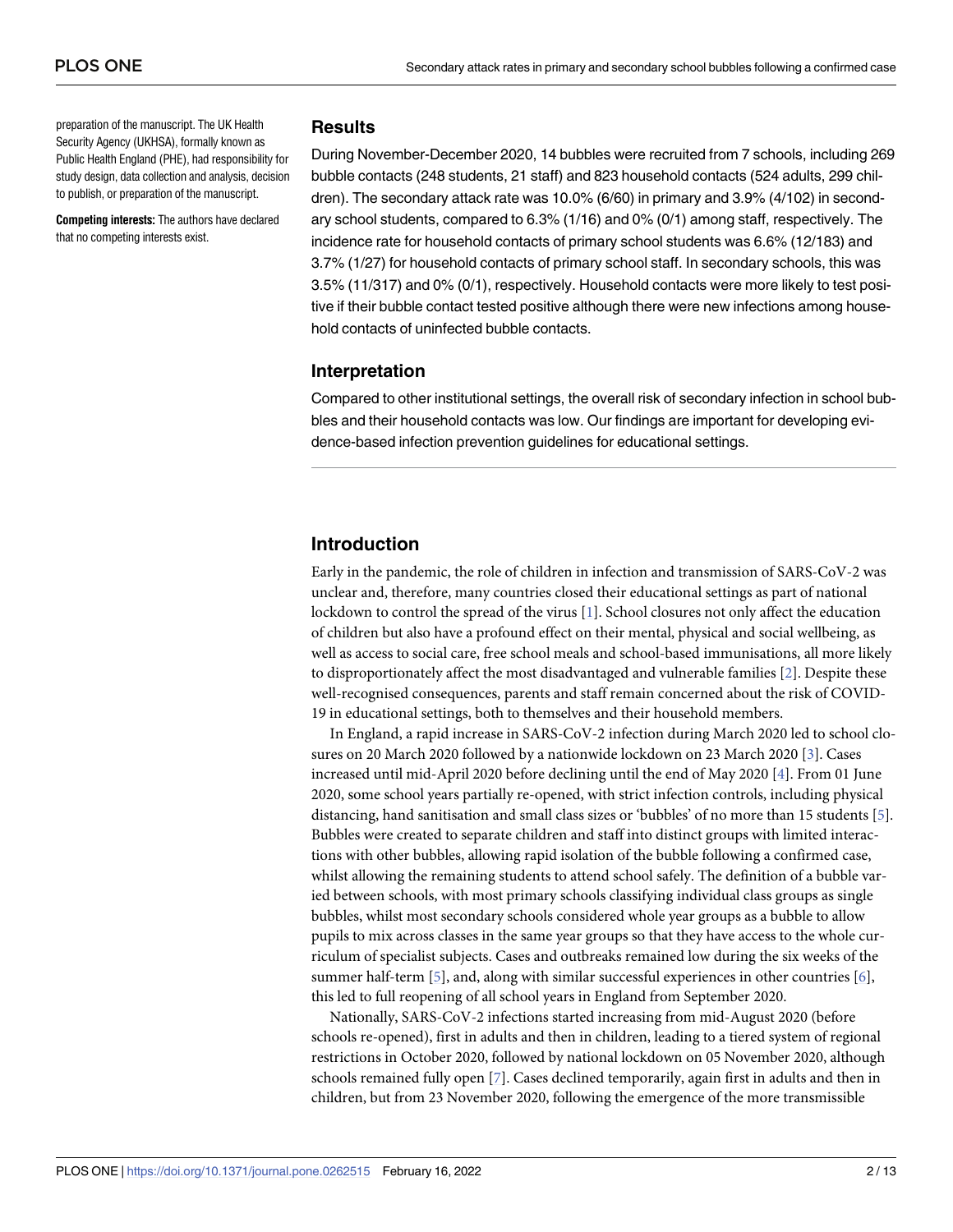<span id="page-2-0"></span>Alpha variant (VOC 202012/01; B.1.1.7), cases rose rapidly across all age-groups in London and the South East before spreading across the rest of the country [\[7\]](#page-11-0).

The large numbers of students returning to in-person schools from September 2020 posed extraordinary challenges for educational staff in implementing infection control measures. In particular, because of full-reopening, government advice issued in July 2020 recommended that the size of school bubbles was extended to include whole classes or year groups in instances where class-size bubbles were no longer possible, such as preventing students from accessing the full range of subjects, this was to be managed at the school ls discretion [\[8\]](#page-11-0). Consequently, the increasing number of cases in school-aged children between September and December 2020 led to large numbers of children and staff being sent home from school to selfisolate, often repeatedly, throughout the term [[9](#page-11-0)]. The risk of SARS-CoV-2 infection in such bubbles, however, is not known and has been difficult to quantify. Emerging studies continue to demonstrate similar or lower risks of SARS-CoV-2 infection in schools compared to the local community [\[10–12](#page-11-0)], and active case-finding investigations report very few secondary transmission events in school premises following a confirmed case  $[13-15]$ . However, the high rate of asymptomatic infections, especially in students but also among educational staff [\[10,](#page-11-0) [11\]](#page-11-0), raises the potential for silent transmission both within school and in households, which would not be identified through symptomatic testing only.

To assess the risk of SARS-CoV-2 infection in school bubbles, Public Health England (PHE) initiated the sKIDsBUBBLE study to test contacts of confirmed cases in school and their household members for SARS-CoV-2 infection and antibodies up to 30 days after bubbles were sent home to isolate. Measurement of SARS-CoV-2 antibodies provides a robust measure of SARS-CoV-2 exposure, capturing both symptomatic and asymptomatic infections. Whole genome sequencing of RT-PCR positive samples was also undertaken to identify the SARS-CoV-2 variants responsible for infection and to distinguish potential transmission chains from separate introductions of the virus within bubbles. Here we report the first results of school bubbles investigated at the end of the autumn term  $(17<sup>th</sup>$  November–  $15<sup>th</sup>$  December 2020) in England.

# **Methods**

## **Identification of a positive case**

Laboratory-confirmed SARS-CoV-2 positive cases were identified in schools participating in the PHE COVID-19 Surveillance in School KIDs (sKIDs) (primary schools), sKIDsPLUS (secondary schools) or the Schools Infection Survey (SIS) (primary and secondary schools) [\[10,](#page-11-0) [11,](#page-11-0) [16\]](#page-11-0). Following a report of a SARS-CoV-2 case resulting in isolation of a bubble, PHE collected information as part of its public health investigation about the confirmed case from the school headteacher, including symptoms, test date and school attendance dates to assess the risk of exposure of the bubble contacts. The number of students and staff self-isolating as part of the bubble, was also collected, as well as symptoms and confirmed infections among the contacts. Only bubbles where the index case had been in school over the two school days before symptom start date or date of positive test were included in line with government advice on isolation of contacts [\[17\]](#page-11-0).

## **Recruitment of bubbles**

Following agreement with the school headteacher, staff and parents of students (participants) in the self-isolating bubble were emailed by the school with information about the investigation and an online link to register, consent and complete a questionnaire via SnapSurvey. In addition to demographic data, the online questionnaire requested information about potential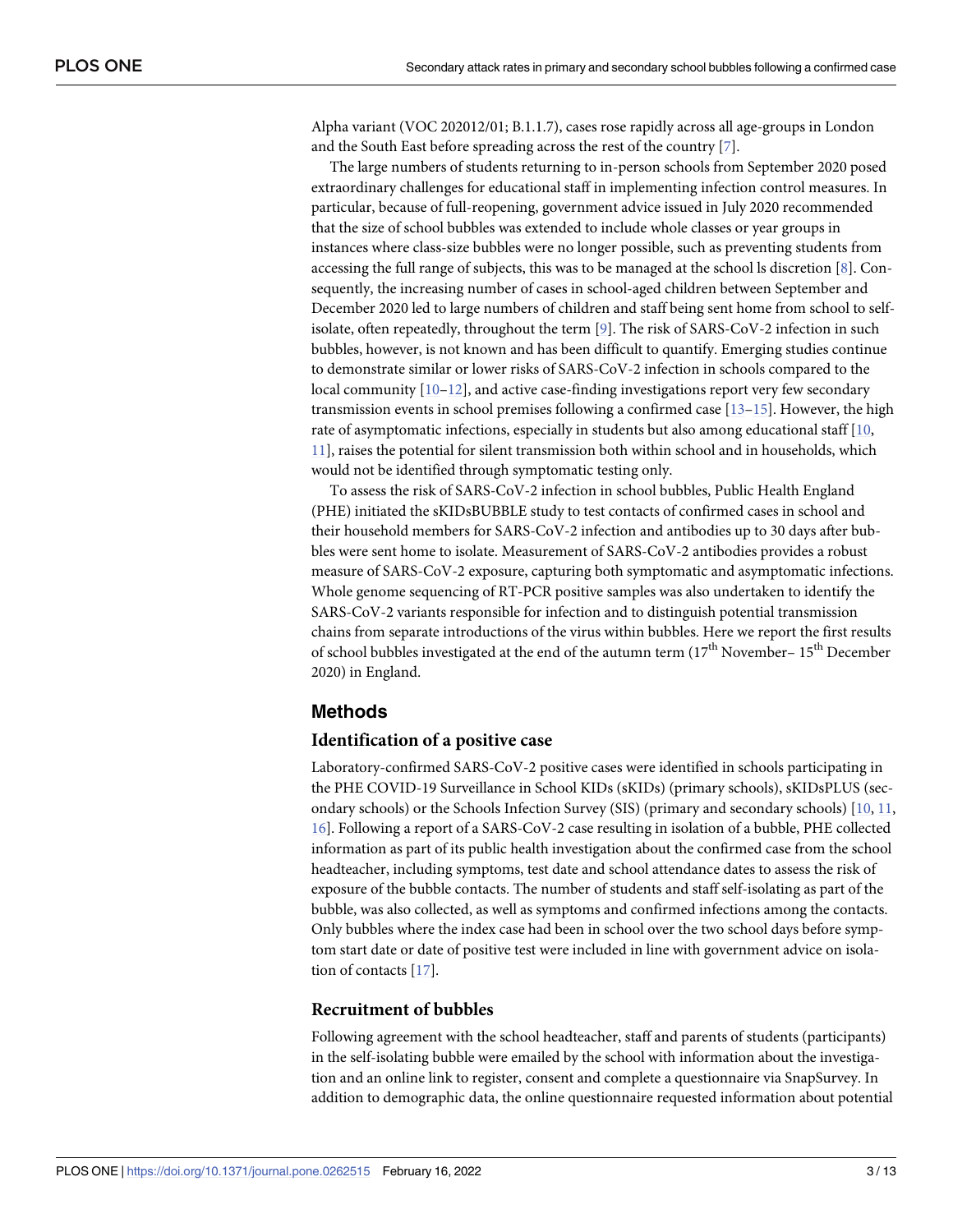<span id="page-3-0"></span>contact with any COVID-19 case and, if present, the start date and duration of any COVID-19 symptoms. Participants were also asked obtain consent from other household members and provide information about their demographics, and if present, symptoms. Participants completed an online questionnaire at enrolment and then at 7 and 30 days after enrolment.

#### **Testing**

Participants were considered recruited once they provided online consent and completed the online questionnaire. Following recruitment, all household members received two nasal swabs for RT-PCR testing on Day 0 (on receipt of the kit) and Day 7, along with two oral fluid swabs for antibody testing on Day 0 and Day 30, with detailed instructions on self-sampling. Participants were instructed to post the samples to the PHE Colindale National Virus Reference Department on the same day the samples were taken. Nasal swabbing has similar sensitivity for detecting SARS-CoV-2 RNA as nasopharyngeal and oropharyngeal swabs but is a less invasive procedure [[18](#page-11-0)]. These were tested by an RT-PCR assay on an Applied Biosystems 7500 FAST system targeting a conserved region of the open reading frame and envelope genes of SARS CoV-2 [\[19\]](#page-11-0). A positive RT-PCR result in a bubble participant was reported to the participant and headteacher, typically within 48 hours, and all household members were instructed to isolate as per national guidance at the time. Positive RT-PCR results in household members were reported directly to the participant. RT-PCR positive samples were sequenced by the Central Sequencing Laboratory in PHE Colindale. Oral fluid (OF) swabs tested for antibodies against the SARS-CoV-2 Nucleoprotein using an Immunoglobulin G capture based enzyme immunoassay [[20](#page-11-0)].

#### **Statistical analysis**

Data were managed in R Studio (v) and MS Access and analysed in Stata SE (version 15). Direct contacts are defined as the staff and students who were asked to self-isolate, indirect contacts refer to household members of these staff and students. For analysis, indirect contacts were separated into families where the bubble contact in the household subsequently tested positive for SARS-CoV-2 by RT-PCR or antibodies, compared to families where the bubble contact remained negative throughout the investigation. Denominators refer to the number of samples returned as not all those who returned the first samples returned the second nasal or oral fluid sample.

#### **Ethics approval**

This investigation was undertaken as part of PHE's duty, provided by Regulation 3 of The Health Service (Control of Patient Information) Regulations 2002 to (a) diagnose communicable diseases and other risks to public health; (b) recognise trends in such diseases and risks; (c) control and prevent the spread of such diseases and risks; and (d) monitor and manage outbreaks of communicable disease and incidents of exposure to communicable disease. The Health Service (Control of Patient Information) Regulations 2002 [\(legislation.gov.uk\)](http://legislation.gov.uk).

## **Results**

Between 17 November and 15 December 2020, 14 bubbles were recruited from seven schools, including 11 bubbles in four primary schools and three bubbles in three secondary schools (**[Table](#page-4-0) 1**). All bar one of the primary schools defined individual classes as single bubbles, while one secondary school isolated only a single class and the other two isolated a whole year group. The median recruitment rate of self-isolating bubbles was 34.2% (269/786). Within the 14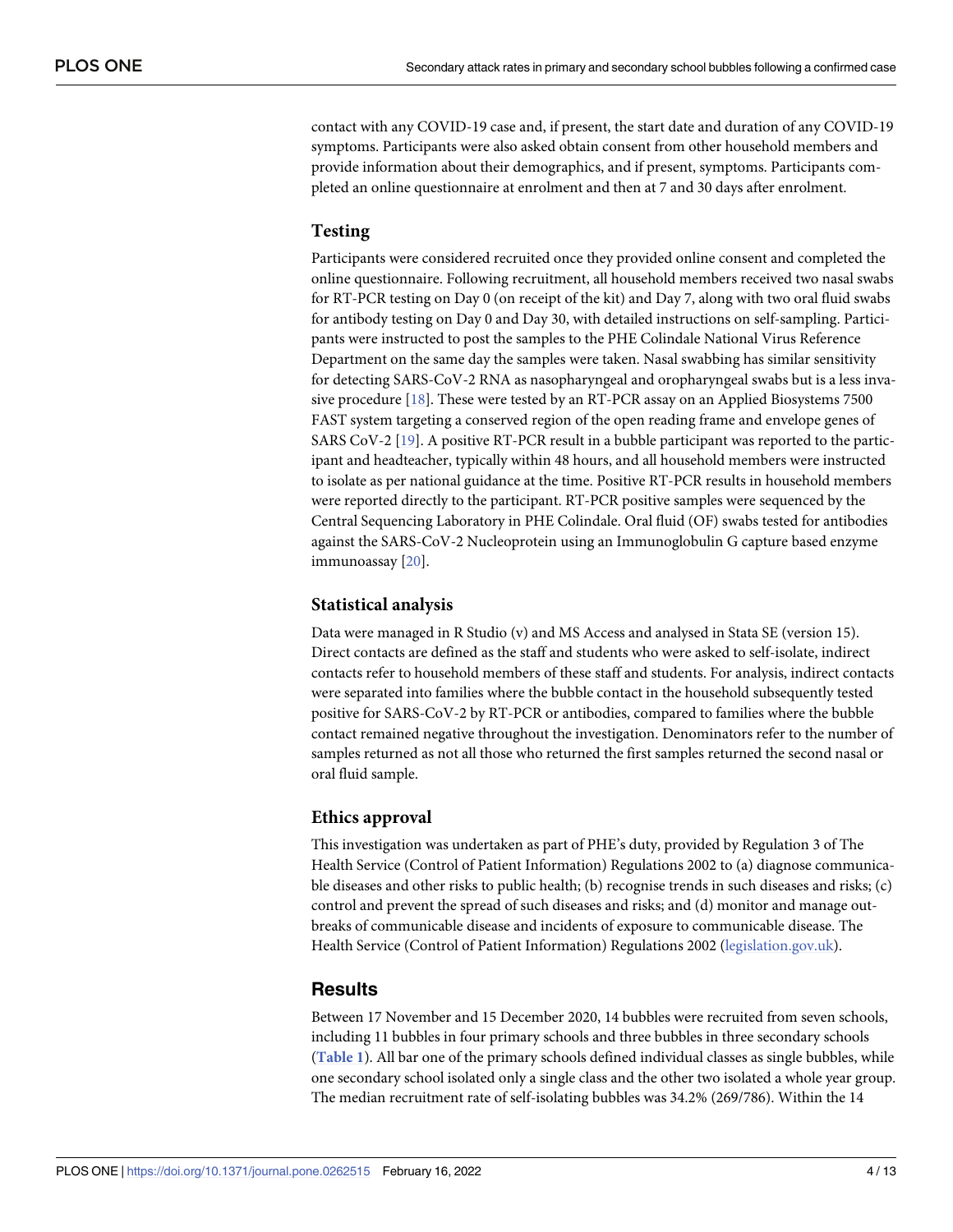| <b>Bubble</b> | Month      | <b>Year Group</b> | <b>Index Case</b> | Students:Staff | $F:M^*$ | <b>Bubble Total*</b> | Participating n (%) |
|---------------|------------|-------------------|-------------------|----------------|---------|----------------------|---------------------|
| $\mathbf{A}$  | Nov        | 10                | Student           | 49:0           | 16:33   | 188                  | 49(26.1)            |
| B:1           | <b>Nov</b> | 2                 | Staff             | 5:4            | 6:3     | 35                   | 9(25.7)             |
| B:2           | <b>Nov</b> | 3                 | Staff             | 3:0            | 1:2     | 30                   | 3(10.0)             |
| C:1           | <b>Nov</b> | $\mathbb{R}$      | Student           | 13:4           | 8:9     | 35                   | 17(48.6)            |
| C:2           | <b>Nov</b> | 2                 | Student           | 14:3           | 7:10    | 35                   | 17(48.6)            |
| D             | Dec        | 5                 | Staff             | 18:0           | 9:9     | 77                   | 18(23.4)            |
| E             | Dec        | 12                | Student           | 13:2           | 9:6     | 29                   | 15(51.7)            |
| F             | Dec        | $\overline{7}$    | Student           | 84:0           | 44:40   | 191                  | 84 (43.9)           |
| G:1           | Dec        | 3                 | Student           | 8:2            | 5:5     | 29                   | 10(34.5)            |
| G:2           | Dec        | $\overline{4}$    | Student           | 6:2            | 6:2     | 27                   | 8(29.6)             |
| G:3           | Dec        | 4                 | Student           | 6:2            | 3:5     | 27                   | 8(29.6)             |
| G:4           | Dec        | 5                 | Student           | 9:1            | 6:4     | 31                   | 10(32.3)            |
| G:5           | Dec        | 5                 | Student           | 9:1            | 6:4     | 29                   | 10(34.5)            |
| G:6           | Dec        | 6                 | Student           | 11:0           | 5:6     | 23                   | 11(47.8)            |
| Primary       |            |                   |                   | 102:19         | 62:59   | 378                  | 121(32.0)           |
| Secondary     |            |                   |                   | 146:2          | 69:79   | 408                  | 148 (34.8%)         |
| Total         |            |                   |                   | 248:21         | 131:138 | 786                  | 269 (34.2%)         |

<span id="page-4-0"></span>**[Table](#page-3-0) 1. Demographics of participating direct contacts by bubble.**

�includes students and staff.

<https://doi.org/10.1371/journal.pone.0262515.t001>

bubbles, 269 direct contacts (248 students, 21 staff who formed part of the bubble) and 823 indirect contacts (524 adults, 299 children aged *<*18 years who were household contacts of the bubble contact) were enrolled and returned at least one sample to PHE. Of the direct contacts, 166/248 (66.9%) students and 17/21 (81.0%) staff returned both oral fluid samples. A student was the index case in 78.6% (11/14) bubbles.

#### **Bubble contacts (direct contacts)**

**PCR testing.** The median time between the bubble being sent home and receipt of the first sample at PHE was 9 (IQR, 7–11) days for sample 1 and 18 (IQR, 16–19) for sample 2. Overall, 2.9% (3/102) of primary school students were RT-PCR positive on sample 1, 2.1% (3/ 146) of secondary school students, 5.3% (1/19) of primary school staff and one of two (50.0%) secondary school staff. For sample 2, excluding those who were positive on sample 1, these numbers were 0% (0/70), 0.8% (1/119), 0% (0/16) and 0% (0/1) respectively (**[Table](#page-5-0) 2**).

**Antibody conversion.** Overall, 10.0% (6/60) of primary school students seroconverted between their first and second oral fluid sample, which was received at a median of 38 (IQR, 35–42) days after the start of isolation, 6.6% (7/106) of secondary school students, 6.3% (1/16) of primary school staff and no secondary school staff (**[Table](#page-6-0) 3**). Those who seroconverted included five primary school students and four secondary school students who tested RT-PCR negative. None of the staff members seroconverted after having tested RT-PCR negative.

**Symptoms.** Of the 16 children who were SARS-CoV-2 positive on RT-PCR and/or became antibody positive, three had typical symptoms, including cough, fever and/or anosmia, of SARS-CoV-2 infection, five reported atypical symptoms such as sore throat, runny nose, abdominal pain, headache or fatigue and eight were asymptomatic.

**Whole genome sequencing.** Of the 14 bubbles, a direct contact was RT-PCR positive in 5 (35.7%) bubbles; 3/11 primary and 2/3 secondary school bubbles. Whole genome sequencing was successful in two of five index cases (the initial confirmed case that led to the bubble self-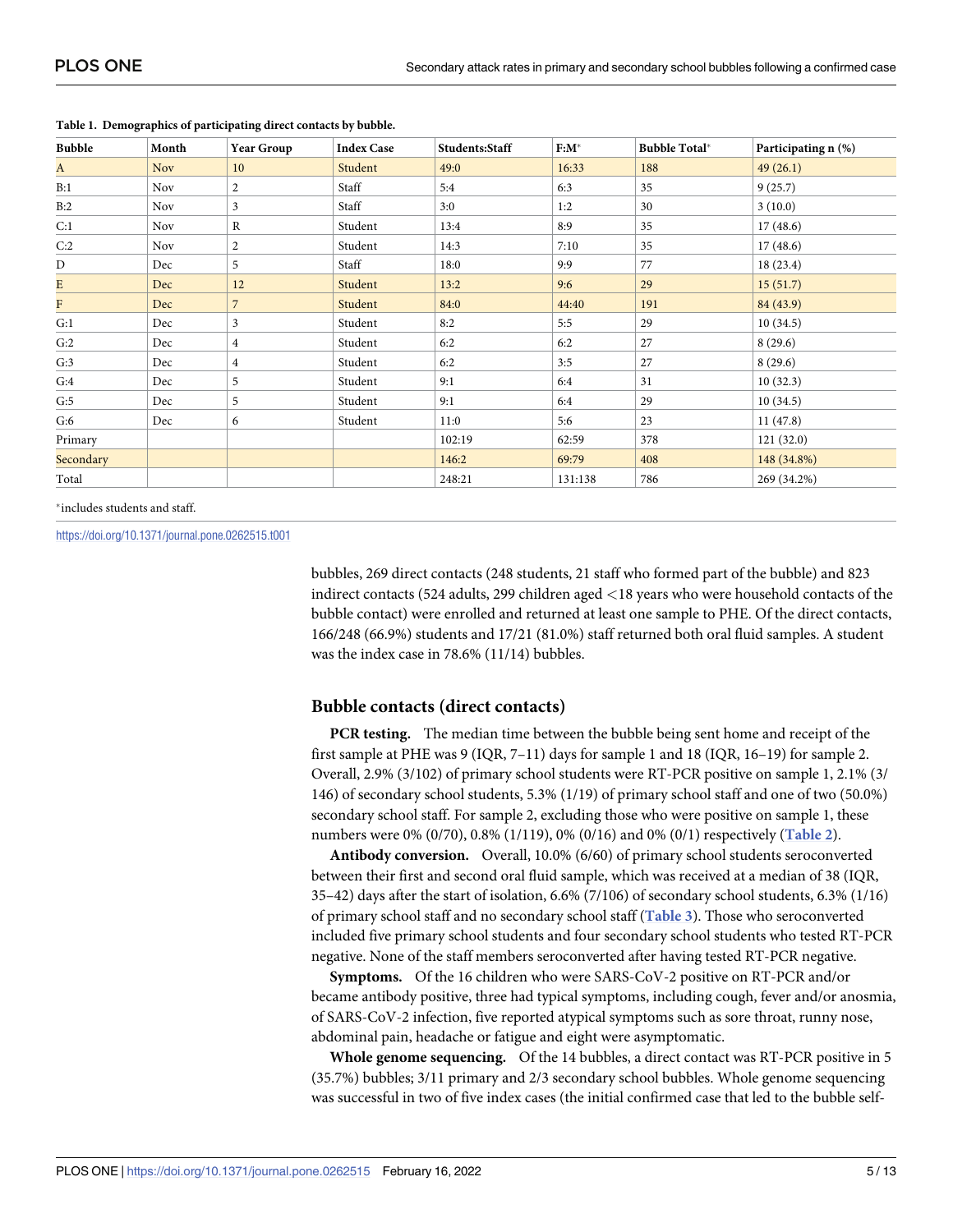| <b>Bubble</b> | <b>Students: Sample 1</b> | <b>Students: Sample 2</b> | Staff: Sample 1 | Staff: Sample 2 | <b>Index Sequence</b> | <b>Contacts Sequence</b>       |
|---------------|---------------------------|---------------------------|-----------------|-----------------|-----------------------|--------------------------------|
| A             | $0/49(0.0\%)$             | $0/46(0.0\%)$             |                 |                 |                       |                                |
| B:1           | $0/5(0.0\%)$              | $0/2$ (0.0%)              | $1/4(25.0\%)$   | $0/1$ (0.0%)    | Unknown               | B.1.177                        |
| B:2           | $0/3$ $(0.0\%)$           |                           |                 |                 |                       |                                |
| C:1           | $0/13(0.0\%)$             | $0/12(0.0\%)$             | $0/4(0.0\%)$    | $0/4(0.0\%)$    |                       |                                |
| C:2           | $0/14$ $(0.0\%)^*$        | $0/13(0.0\%)$             | $0/3(0.0\%)$    | $0/3$ (0.0%)    |                       |                                |
| $\mathbf D$   | $2/18(11.1\%)$            | $0/8$ $(0.0\%)$           |                 |                 | Unknown               | B.1.258 x 2                    |
| E             | $2/13(15.4\%)$            | $0/8(0.0\%)$              | $1/2(50.0\%)$   | $0/1$ (0.0%)    | B.1.177.9             | B.1.177.9 x 2, B.1.1.177.6 x 1 |
| $\mathbf{F}$  | $1/84(1.2\%)$             | 1/65(1.5%)                | $0/2(0.0\%)$    |                 | B.1.177               | B.1.1.7 x 2                    |
| G:1           | $0/8$ (0.0%)              | $0/6(0.0\%)$              | $0/2(0.0\%)$    | $0/2(0.0\%)$    |                       |                                |
| G:2           | 1/6(16.7%)                | $0/5(0.0\%)$              | $0/2$ (0.0%)    | $0/2(0.0\%)$    | Unknown               | B.1                            |
| G:3           | $0/6(0.0\%)$              | $0/4(0.0\%)$              | $0/2$ (0.0%)    | $0/2(0.0\%)$    |                       |                                |
| G:4           | $0/9(0.0\%)$              | $0/8$ $(0.0\%)$           | $0/1$ (0.0%)    | $0/1$ (0.0%)    |                       |                                |
| G:5           | $0/9(0.0\%)$              | $0/7(0.0\%)$              | $0/1$ (0.0%)    | $0/1$ (0.0%)    |                       |                                |
| G:6           | $0/11(0.0\%)$             | $0/5(0.0\%)$              |                 |                 |                       |                                |
| Primary       | $3/102(2.9\%)$            | $0/70(0.0\%)$             | $1/19(5.3\%)$   | $0/16(0.0\%)$   |                       |                                |
| Secondary     | $3/146(2.1\%)$            | $1/119(0.8\%)$            | $1/2(50.0\%)$   | $0/1$ (0.0%)    |                       |                                |
| Total         | 6/248(2.4%)               | $1/189(0.5\%)$            | 2/21(9.5%)      | $0/17(0.0\%)$   |                       |                                |

<span id="page-5-0"></span>**[Table](#page-4-0) 2. RT-PCR and sequencing results of student and staff contacts by bubble.**

� one sample gave an indeterminable result.

<https://doi.org/10.1371/journal.pone.0262515.t002>

isolating) and all nine positive direct contacts (**Table 2**). Where the sequence was known for the index case and their direct contact in the bubble, 60% (3/5) were different to the index case and in-school transmission between the two could be discounted. Bubble E had 3 positive cases among direct contacts in addition to the index case; two were students and had the same strain as the index case (B.1.177.9) while one, a teacher, was different (B.1.177.6). Bubble F had two positive cases among direct contacts in addition to the index case, which were both different phylotypes of B.1.1.7 to each other and a different strain to the infecting the index case (B.1.177.6), indicating that transmission did not occur between any of these individuals. For Bubble D, the index case strain was unknown but the two cases among the direct contacts were due to the same strain, B.1.258. Overall, four of the nine sequences available for comparison identified different SARS-CoV-2 strains, therefore, ruling out transmission between affected individuals (**Table 2**).

#### **Households contacts (indirect contacts)**

In primary school households where the student contact was SARS-CoV-2 positive (RT-PCR positive or seroconverted), 33.3% (2/6) had an additional household member who also tested positive, including 18.2% (2/11) parents but no siblings (0/5) (**[Fig](#page-6-0) 1**). When interviewed, both these households identified the most likely primary case within the family as the student attending school. The single staff member self-isolating as part of a primary school bubble and testing SARS-CoV-2 positive had one participating adult household member who also tested positive subsequently (1/1, 100%).

In secondary school households where the student was SARS-CoV-2 positive, 87.5% (7/8) had an additional household member also test positive, including 50% (6/12) parents (all RT-PCR positive) and 42.9% (3/7) siblings, of whom 2/3 had tested RT-PCR negative but seroconverted. When interviewed, however, four of the seven households with an additional household member who also tested positive said that the suspected primary case was not the bubble participant but another family member.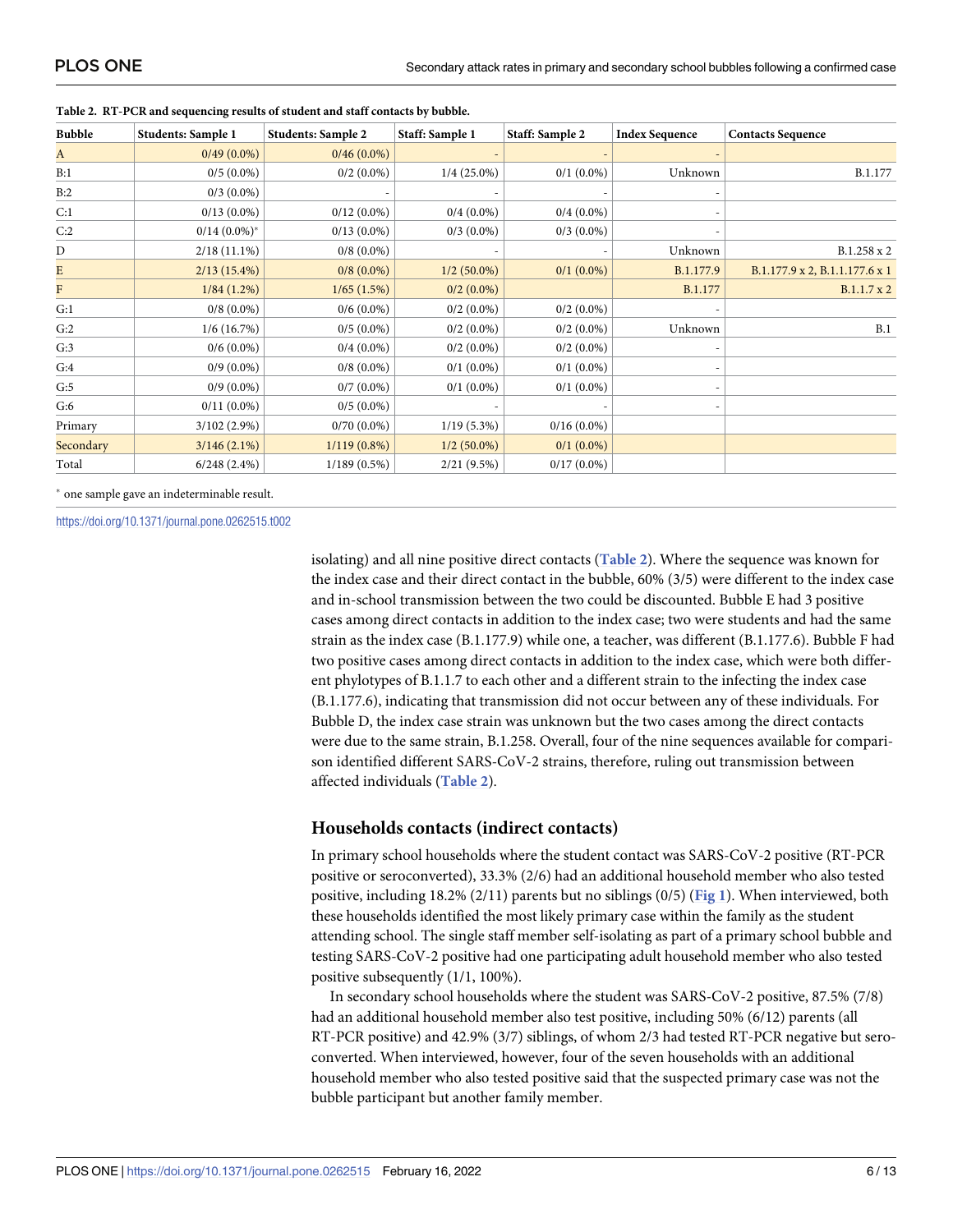|                |                  | <b>STUDENTS</b>              | <b>STAFF</b>     |                              |  |
|----------------|------------------|------------------------------|------------------|------------------------------|--|
| <b>Bubble</b>  | All participants | RT-PCR negative participants | All participants | RT-PCR negative participants |  |
| A              | $0/41(0.0\%)$    | $0/41(0.0\%)$                |                  |                              |  |
| B:1            | $0/2$ (0.0%)     | $0/2(0.0\%)$                 | $1/3$ (33.3%)    | $0/2$ (0.0%)                 |  |
| B:2            | $0/1$ $(0.0\%)$  | $0/1$ $(0.0\%)$              |                  |                              |  |
| C:1            | $2/10(20.0\%)$   | $2/10(20.0\%)$               | $0/3$ $(0.0\%)$  | $0/3$ $(0.0\%)$              |  |
| C:2            | $1/10(10.0\%)$   | $1/10(10.0\%)$               | $0/3$ $(0.0\%)$  | $0/3$ $(0.0\%)$              |  |
| $\mathbf D$    | $1/4$ (25.0%)    | $1/4$ (25.0%)                |                  |                              |  |
| E              | $3/7(42.9\%)$    | $2/5(40.0\%)$                | $0/1$ $(0.0\%)$  | $0/1$ (0.0%)                 |  |
| $\overline{F}$ | $4/59(6.8\%)$    | 2/57(3.5%)                   |                  |                              |  |
| G:1            | $0/6(0.0\%)$     | $0/6(0.0\%)$                 | $0/2$ (0.0%)     | $0/2$ (0.0%)                 |  |
| G:2            | $1/5(0.0\%)$     | $0/4(0.0\%)$                 | $0/2$ (0.0%)     | $0/2$ (0.0%)                 |  |
| G:3            | $0/3$ $(0.0\%)$  | $0/3$ $(0.0\%)$              | $0/2$ (0.0%)     | $0/2$ (0.0%)                 |  |
| G:4            | $0/6(0.0\%)$     | $0/6(0.0\%)$                 |                  |                              |  |
| G:5            | 1/7(14.3%)       | 1/7(14.3%)                   | $0/1$ $(0.0\%)$  | $0/1$ (0.0%)                 |  |
| G:6            | $0/6(0.0\%)$     | $0/6(0.0\%)$                 |                  |                              |  |
| Primary        | $6/60$ (10.0%)   | 5/59(8.5%)                   | 1/16(6.3)        | $0/15(0.0\%)$                |  |
| Secondary      | 7/106(6.6%)      | $4/104(3.9\%)$               | $0/1$ $(0.0\%)$  | $0/1$ (0.0%)                 |  |
| Total          | 13/166 (7.8%)    | $9/162(5.6\%)$               | $1/17(5.6\%)$    | $0/16(0.0\%)$                |  |

#### <span id="page-6-0"></span>[Table](#page-4-0) 3. Seroconversion rates of students and staff by bubble for all participants returning two oral fluid samples, and in those who were RT-PCR negative.

<https://doi.org/10.1371/journal.pone.0262515.t003>

In households of students who were bubble contacts but had no evidence of infection (RT-PCR and antibody positive), we identified siblings and parents who had evidence of SARS-CoV-2 infection, more so in households of primary (10/167, 6.0%) than secondary (8/ 309, 2.6%) school students contacts. Staff contacts who had no evidence of infection did not



\*families were discounted if when interviewed they identified somebody within the household other than the self-isolating bubble member as the most likely source of infection



<https://doi.org/10.1371/journal.pone.0262515.g001>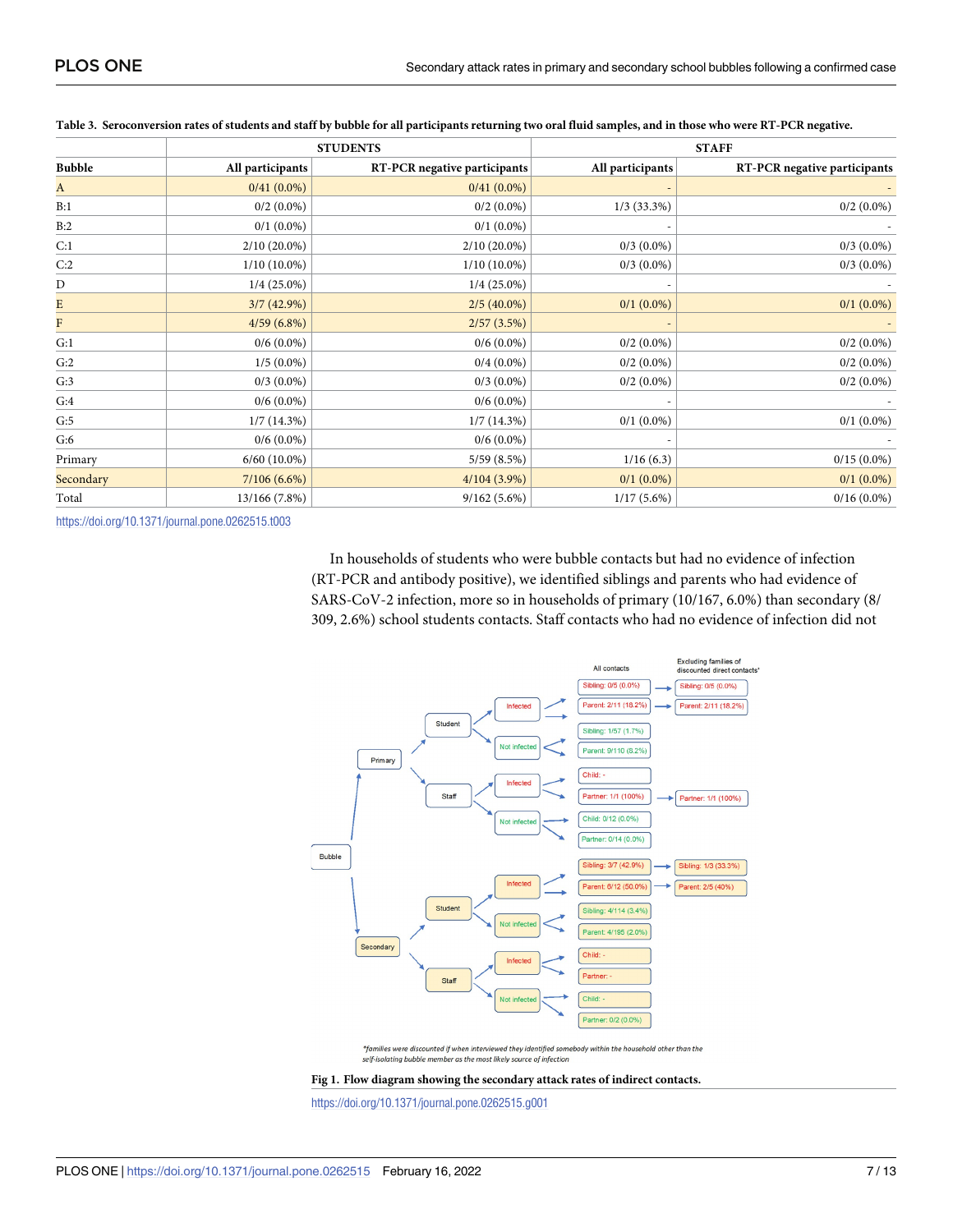| Participant Type                                                          | No evidence of infection | Sample 1 PCR positive | Sample 2 PCR positive | Seroconverted*    | <b>Attack rates</b> |  |  |
|---------------------------------------------------------------------------|--------------------------|-----------------------|-----------------------|-------------------|---------------------|--|--|
| a) Overall                                                                |                          |                       |                       |                   |                     |  |  |
| Median time to sample returned (IQR)                                      |                          | $9(7-11)$             | $18(15-19)$           | $38(35-42)$       |                     |  |  |
| Primary student                                                           | 54/60 (90.0%)            | 1/60(1.6%)            | $0/60(0\%)$           | $5/60$ $(8.33\%)$ | 6/60(10%)           |  |  |
| Secondary student                                                         | 98/106 (92.5%)           | 3/106(2.8%)           | $1/104^{**}$ (1.0%)   | $4/106(3.8\%)$    | 8/106(7.5%)         |  |  |
| Primary staff                                                             | 15/16 (93.8%)            | $1/16(6.3\%)$         | 0/16(0%)              | 0/16(0%)          | $1/16(6.3\%)$       |  |  |
| Secondary staff                                                           | $1/1(0\%)$               | $0/1$ (0.0%)          | $0/1(0\%)$            | $0/1(0\%)$        | $0/1(0\%)$          |  |  |
| Total                                                                     | 168/183 (91.8%)          | 5/183(2.7%)           | $1/181(0.6\%)$        | $9/183(4.9\%)$    | 15/183 (8.2%)       |  |  |
| b) Excluding cases who were discounted due to phylogenetics or interviews |                          |                       |                       |                   |                     |  |  |
| Median time to sample returned (IQR)                                      |                          | $9(7-11)$             | $18(15-19)$           | $38(35-42)$       |                     |  |  |
| Primary student                                                           | 54/60 (90.0%)            | 1/60(1.6%)            | $0/60(0.0\%)$         | $5/60$ $(8.3\%)$  | $6/60$ (10.0%)      |  |  |
| Secondary student                                                         | 98/102 (96.1%)           | $2/102(2.0\%)$        | $0/100^{**}$ (0.0%)   | $2/102(2.0\%)$    | $4/102(3.9\%)$      |  |  |
| Primary staff                                                             | 15/16 (93.8%)            | $1/16(6.3\%)$         | $0/16(0.0\%)$         | $0/16(0.0\%)$     | $1/16(6.3\%)$       |  |  |
| Secondary staff                                                           | $1/1(100\%)$             | $0/1$ (0.0%)          | $0/1$ (0.0%)          | $0/1$ $(0.0\%)$   | $0/1$ (0.0%)        |  |  |
| Total                                                                     | 167/179 (93.3%)          | $4/179(2.2\%)$        | $0/179(0.0\%)$        | 7/179 (3.9%)      | $11/179(6.1\%)$     |  |  |

<span id="page-7-0"></span>

|  |  |  | Table 4. Secondary attack rates of students and staff including only those that returned one RT-PCR sample and both oral fluid samples. |  |  |
|--|--|--|-----------------------------------------------------------------------------------------------------------------------------------------|--|--|
|--|--|--|-----------------------------------------------------------------------------------------------------------------------------------------|--|--|

�Includes only those who were RT-PCR negative.

<https://doi.org/10.1371/journal.pone.0262515.t004>

have any household members with SARS-CoV-2 infection, although numbers tested were small (**[Fig](#page-6-0) 1**).

**Secondary attack rates.** Overall SARS-CoV-2 infection rate among students was 10.0% (6/60) in primary and 6.7% (8/106) in secondary school bubbles. (**Table 4**) After analysis of sequencing data and interviewing participants, the secondary attack rate in primary school children was estimated to be the same but reduced to 3.8% (4/102) in secondary school students. Among staff, secondary attack rates were 6.3% (1/16) and 0.0% (0/1), respectively, but were small numbers.

Using all available evidence, the incidence rate of household contacts of primary school students isolating as part of a bubble was 6.6% (12/183) and 3.7% (1/27) for household contacts of self-isolating primary school staff. For household contacts of secondary school students, this was 3.5% (11/317) and none for (0/1) secondary school staff.

#### **Discussion**

Active investigation of 14 school bubbles sent home for self-isolation following a single confirmed case of COVID-19 in the bubble identified additional cases in 7 bubbles. The secondary attack rate was 10.0% in primary and 3.8% in secondary school students and, although fewer staff members were involved, secondary attack rates were 6.3% and 0%, respectively. Swabbing of bubble contacts only would have identified fewer than half the cases in students, most of whom were asymptomatic throughout the surveillance period. Whole genome sequencing identified almost half the cases in individual bubbles to be due to different SARS-CoV-2 strains. Among households with a positive bubble contact, 2/6 primary and 7/8 secondary school students had another member who also tested positive during the self-isolation period although, in more than half the affected secondary school households, the family reported the source of infection to be someone other than the student bubble contact. We also found evidence of new infection among household members of bubble contacts who were not infected, more so among household members of primary than secondary school students.

Our estimates of secondary attack rates in students are higher than other school investigations, including those with active case finding  $[9, 13-15, 21]$  $[9, 13-15, 21]$  $[9, 13-15, 21]$  $[9, 13-15, 21]$  $[9, 13-15, 21]$  $[9, 13-15, 21]$  $[9, 13-15, 21]$  $[9, 13-15, 21]$ , because we employed active and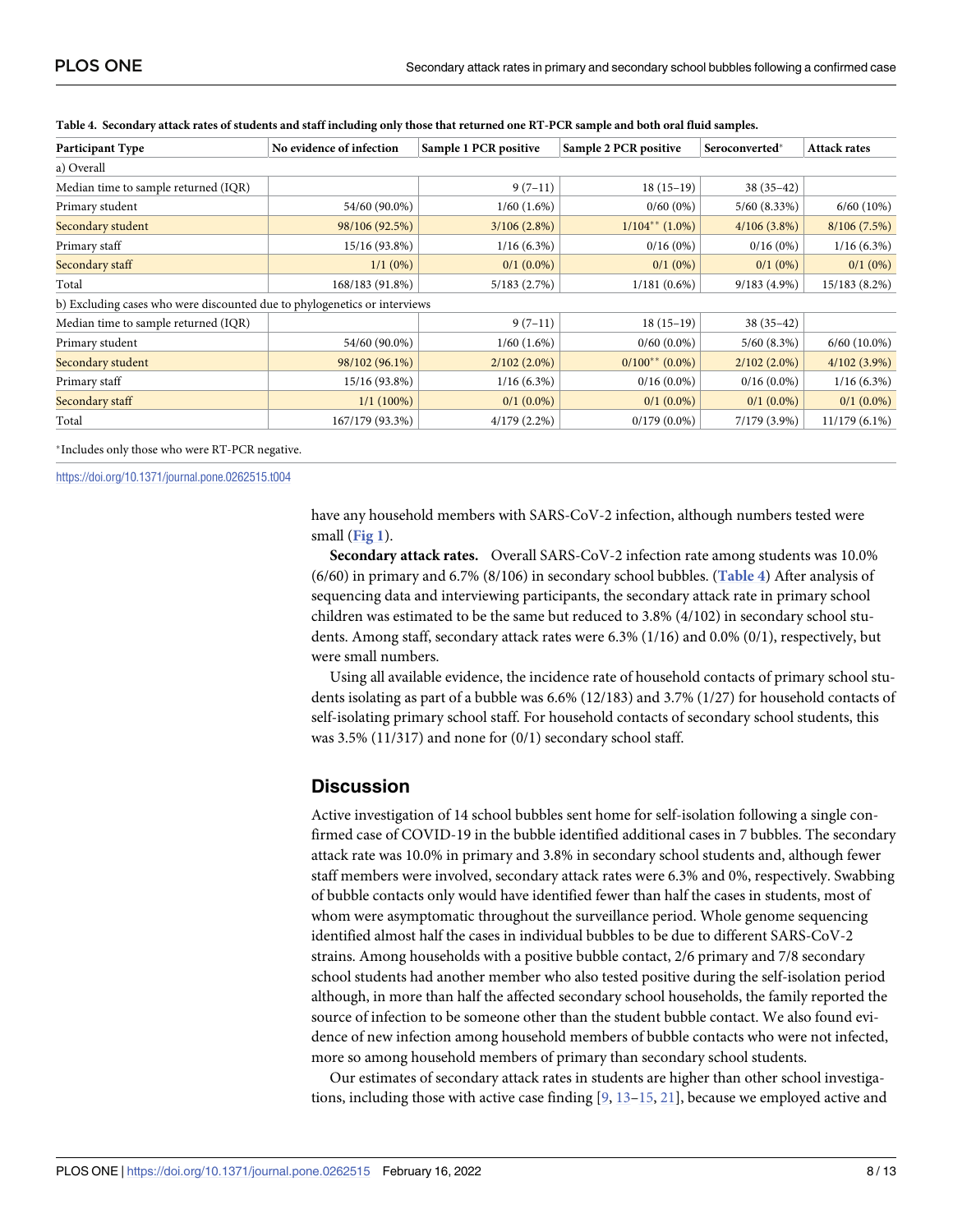<span id="page-8-0"></span>multiple testing to capture both asymptomatic, symptomatic and mild, transient infections over a 30-day period after self-isolation. Our findings also highlight the added value of antibody testing which identified more than twice as many infected students than PCR alone, simi-lar to our school serosurveillance studies [[10](#page-11-0), [11\]](#page-11-0). This was particularly the case for students, who were less likely to be symptomatic or test RT-PCR positive, and more likely to seroconvert in the absence of symptoms or RT-PCR positivity, than staff [[10](#page-11-0), [11](#page-11-0)].

Our estimates of secondary attack rates are likely to be an overestimate, because of difficulties in ascertaining the source and direction of infection despite extensive testing, questionnaire completion and interviewing of families. This was evidenced by the high rates of asymptomatic infections where it was not possible to ascertain the timing of infection or infectious period, the identification of different strains within the same bubble, families reporting infection sources other than the bubble contact and confirmed infections in household members of student bubble contacts who were themselves not infected.

These attack rates, however, are substantially lower than other institutional settings, especially care homes (78%) [[22](#page-11-0)], but also hospitals (36%) [\[23\]](#page-12-0), prisons (58%) [[24](#page-12-0)], and detention centres (50%) [\[25\]](#page-12-0), despite children having higher contact patterns than adults, especially in school [\[26\]](#page-12-0). The overall risk to household contacts of isolating bubble members is also low although, if a bubble member becomes infected, then the risk to their household contacts is similar to rates reported in household SARS-CoV-2 transmission studies [\[27](#page-12-0)]. Our results are consistent with more recent outbreak investigations involving active case-finding, which found that, when adequate infection control measures are in place, most cases in school are due to multiple separate introductions rather than in-school transmission, which accounted for less than 5% of total cases [[13–15\]](#page-11-0).

In the current investigation, most secondary schools self-isolated as part of larger year groups while primary schools self-isolated in smaller classes, which likely reflects the higher secondary attack rates in the latter where children may be more likely to have close contact with the confirmed cases. A consequence of larger bubbles following the full reopening of all school years was that the ratio of children self-isolating for every case also increased. On 08 July 2021, for example, 11.2% of pupils attending state schools in England were not in class for COVID-19 related reasons, including 750,000 self-isolating due to potential contact with a COVID-19 case, compared to 35,000 self-isolating because of suspected COVID-19 and 39,000 with confirmed SARS-CoV-2 infection [[28](#page-12-0)]. Many students have had to self-isolate multiple times during the academic year, including those with confirmed COVID-19, who have a very low risk of re-infection [\[29\]](#page-12-0).

The extensive disruption to their education raises the question as to whether bubbles need to self-isolate following a single case in the bubble. On the one hand, the risk of infection among bubble contacts was higher than background population rates of 0.9% at the time [[30](#page-12-0)], and at least some of the infections in bubble contacts were acquired following contact with the confirmed case in the bubble. This would suggest that the infection could spread through–and potentially across bubbles–if they are not isolated from school. Isolating infected bubbles has the potential to break chains of transmission allowing all the other students to remain in school. On the other hand, repeated self-isolation is highly disruptive to their education and, importantly, a recent clinical trial involving 200 schools across England found that daily contact testing of students contacts with lateral flow devices (LFD) whilst remaining in school was non-inferior to self-isolation for control of COVID-19 [\[31\]](#page-12-0). The finding of *<*2% SARS-CoV-2 infections in both intervention and control groups through PCR testing is consistent with our findings and we have further demonstrated an overall low risk of infection among household contacts of bubble contacts. Importantly, in the UK the COVID-19 vaccination programme began on the 8 December 2020 with all adults eligible for COVID-19 vaccination from 17 June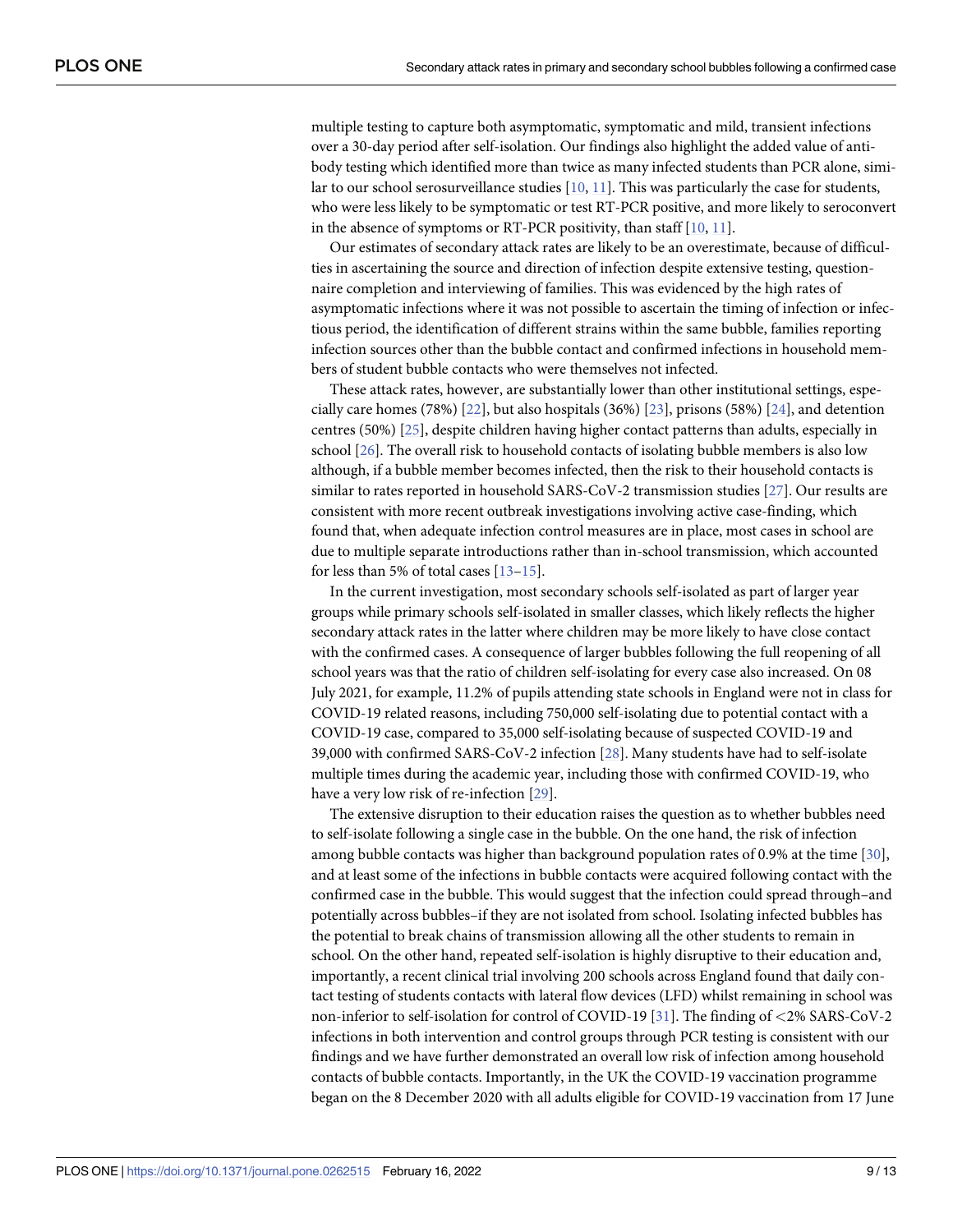<span id="page-9-0"></span>2021 and subsequently adolescents aged 16–17 from 4 August 2021 and those aged 12–15 from 13 September [\[32](#page-12-0)–[35](#page-12-0)]. This will help protect eligible students, education staff and household members against severe disease if exposed to the virus as well as potentially reduce outbreaks in schools by interrupting transmission.

## **Strengths and limitations**

We captured asymptomatic and symptomatic infections using both RT-PCR and antibody testing as well as using whole genome sequencing to better understand transmission. Our findings provide a risk estimate of SARS-CoV-2 infection among bubble contacts and their household members but, for some events, we were unable to distinguish whether the infection was acquired from the confirmed case in the bubble or elsewhere. There are some limitations. Firstly, only a third of bubble contacts agreed to participate and, in some bubbles, the family of the index case declined to participate. We have no additional information apart from the bubble size to determine whether those agreeing to take part were representative of the whole bubble. Additionally, there were unavoidable delays in engaging schools and allowing families enough time to participate in the investigation. Consequently, the median time from self-isolation to the first sample was 9 days, which meant that we may have missed some co-infection at the same time as the index cases and the early secondary infections in the bubble. Additionally, the small number of participating staff limited interpretation of our findings in this population. We also have no information on the infecting strains in students who seroconverted but remained RT-PCR negative. The oral-fluid assay has many advantages over blood sampling for antibody testing since it can be performed by the participant in their homes. However, the estimated sensitivity is around 80% when compared to contemporaneous serum samples, which may therefore miss some seroconversions [[20](#page-11-0)]. Our investigations were conducted mainly in London when the Alpha variant emerged and when adults were in national lockdown, which would affect transmission dynamics, especially within households, but this should reduce new introductions of the virus and, therefore, provide more accurate estimates of secondary attack rates. Finally, our estimates may not be applicable to other variants, including the Delta variant, which is currently responsible for nearly all SARS-CoV-2 infections in England.

# **Conclusions**

We have estimated the secondary attack rates following a confirmed case in school bubbles and their household contacts during a period of moderate-to-high community transmission with a more transmissible Alpha variant. With the availability of regular home-testing kits for education staff and students and the option for daily home-testing in exposed individuals, along with high vaccination rates in adults and adolescents, every effort should be made to reduce the need for repeated isolations and disruption to children's education.

# **Acknowledgments**

The authors would like to thank the schools, headteachers, staff, families and their very brave children who took part in the surveillance. The authors would also like to thank the sKIDs administrative team for their invaluable support. From the Schools Infection Survey, the authors would also like to thank the ONS Engagement Officers and delivery partners IQVIA, as well as the support of colleagues at the London School of Hygiene and Tropical Medicine.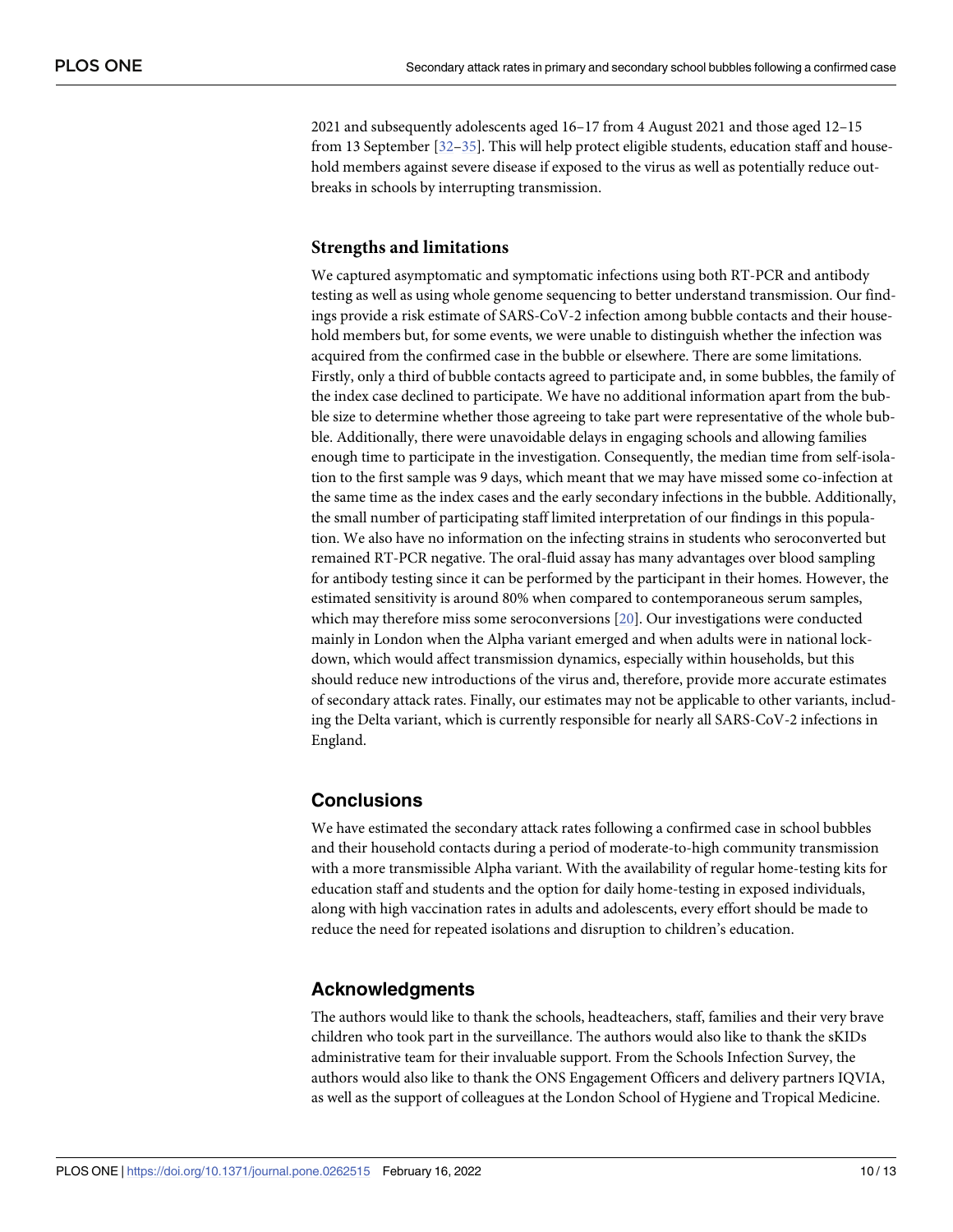## <span id="page-10-0"></span>**Author Contributions**

- **Conceptualization:** Frances Baawuah, Joanne Beckmann, Ifeanyichukwu O. Okike, Shazaad Ahmad, Joanna Garstang, Andrew J. Brent, Bernadette Brent, James Hargreaves, Sinéad M. Langan, Punam Mangtani, Patrick Nguipdop-Djomo, Joanna Sturgess, Katherine Halliday, Fiona Dawe, Angie Lackenby, Kevin E. Brown, Sir Ian Diamond, Mary E. Ramsay, Shamez N. Ladhani.
- **Data curation:** Annabel A. Powell.

**Formal analysis:** Annabel A. Powell, Georgina Ireland.

- **Investigation:** Georgina Ireland, Frances Baawuah, Joanne Beckmann, Ifeanyichukwu O. Okike, Shazaad Ahmad, Joanna Garstang, Andrew J. Brent, Bernadette Brent, Felicity Aiano, James Hargreaves, Sinéad M. Langan, Punam Mangtani, Patrick Nguipdop-Djomo, Joanna Sturgess, William Oswald, Katherine Halliday, Emma Rourke, Fiona Dawe, Zahin Amin-Chowdhury, Meaghan Kall, Maria Zambon, Samreen Ijaz, Joanna Elli, Kevin E. Brown, Sir Ian Diamond, Mary E. Ramsay, Shamez N. Ladhani.
- **Methodology:** Georgina Ireland, Frances Baawuah, Joanne Beckmann, Ifeanyichukwu O. Okike, Shazaad Ahmad, Joanna Garstang, Andrew J. Brent, Bernadette Brent, James Hargreaves, Sine´ad M. Langan, Punam Mangtani, Patrick Nguipdop-Djomo, Joanna Sturgess, William Oswald, Katherine Halliday, Emma Rourke, Fiona Dawe, Angie Lackenby, Kevin E. Brown, Sir Ian Diamond, Mary E. Ramsay, Shamez N. Ladhani.
- **Project administration:** Annabel A. Powell, Frances Baawuah, Joanne Beckmann, Ifeanyichukwu O. Okike, Shazaad Ahmad, Joanna Garstang, Andrew J. Brent, Bernadette Brent, Felicity Aiano, Zahin Amin-Chowdhury, Maria Zambon, John Poh, Samreen Ijaz, Angie Lackenby, Joanna Elli, Shamez N. Ladhani.
- **Resources:** Frances Baawuah, Joanne Beckmann, Ifeanyichukwu O. Okike, Shazaad Ahmad, Joanna Garstang, Andrew J. Brent, Bernadette Brent, Maria Zambon, John Poh, Samreen Ijaz.
- **Software:** Zahin Amin-Chowdhury, Meaghan Kall.

**Supervision:** Shamez N. Ladhani.

- **Validation:** Georgina Ireland, Shamez N. Ladhani.
- **Writing – original draft:** Annabel A. Powell, Georgina Ireland, Shamez N. Ladhani.
- **Writing – review & editing:** Annabel A. Powell, Georgina Ireland, Frances Baawuah, Joanne Beckmann, Ifeanyichukwu O. Okike, Shazaad Ahmad, Joanna Garstang, Andrew J. Brent, Bernadette Brent, Felicity Aiano, James Hargreaves, Sinéad M. Langan, Punam Mangtani, Patrick Nguipdop-Djomo, Joanna Sturgess, William Oswald, Katherine Halliday, Emma Rourke, Fiona Dawe, Zahin Amin-Chowdhury, Meaghan Kall, Maria Zambon, John Poh, Samreen Ijaz, Angie Lackenby, Joanna Elli, Kevin E. Brown, Sir Ian Diamond, Mary E. Ramsay, Shamez N. Ladhani.

#### **References**

- **[1](#page-1-0).** Viner RM, Russell SJ, Croker H, Packer J, Ward J, Stansfield C, et al. School closure and management practices during coronavirus outbreaks including COVID-19: a rapid systematic review. Lancet Child Adolesc Health. 2020; 4[5]:397–404. [https://doi.org/10.1016/S2352-4642\(20\)30095-X](https://doi.org/10.1016/S2352-4642%2820%2930095-X) PMID: [32272089](http://www.ncbi.nlm.nih.gov/pubmed/32272089)
- **[2](#page-1-0).** Viner R, Russell S, Saulle R, Croker H, Stansfeld C, Packer J, et al. Impacts of school closures on physical and mental health of children and young people: a systematic review. 2021:2021.02.10.21251526.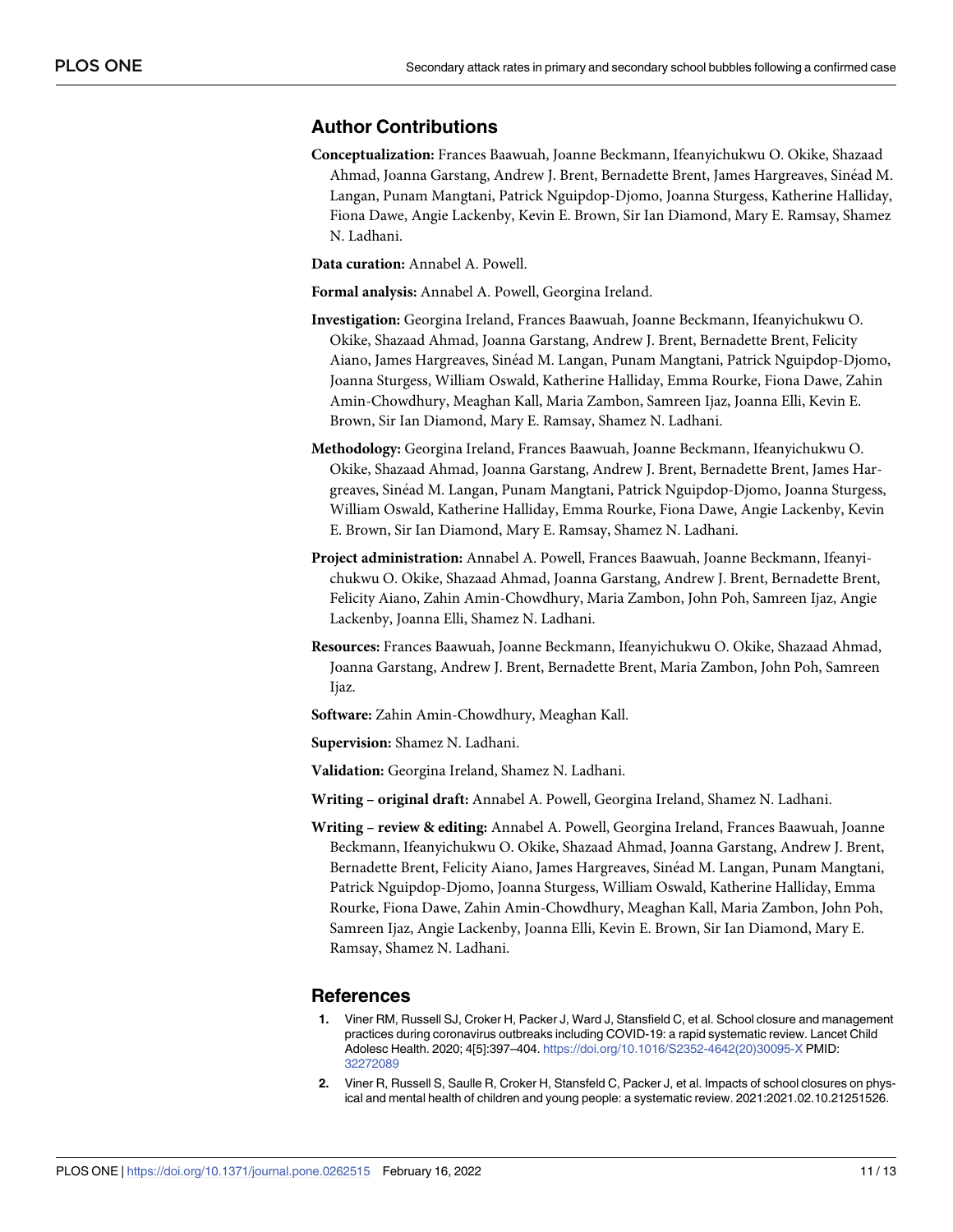- <span id="page-11-0"></span>**[3](#page-1-0).** Institute for Government. Timeline of UK coronavirus lockdowns, March 2020 to March 2021 2021 [Available from: [https://www.instituteforgovernment.org.uk/sites/default/files/timeline-lockdown-web.](https://www.instituteforgovernment.org.uk/sites/default/files/timeline-lockdown-web.pdf) [pdf](https://www.instituteforgovernment.org.uk/sites/default/files/timeline-lockdown-web.pdf)].
- **[4](#page-1-0).** Ladhani SN, Amin-Chowdhury Z, Davies HG, Aiano F, Hayden I, Lacy J, et al. COVID-19 in children: analysis of the first pandemic peak in England. Arch Dis Child. 2020. [https://doi.org/10.1136/](https://doi.org/10.1136/archdischild-2020-320042) [archdischild-2020-320042](https://doi.org/10.1136/archdischild-2020-320042) PMID: [32796006](http://www.ncbi.nlm.nih.gov/pubmed/32796006)
- **[5](#page-1-0).** Ismail SA, Saliba V, Lopez Bernal J, Ramsay ME, Ladhani SN. SARS-CoV-2 infection and transmission in educational settings: cross-sectional analysis of clusters and outbreaks in England. 2020:2020.08.21.20178574.
- **[6](#page-1-0).** Levinson M, Cevik M, Lipsitch M. Reopening Primary Schools during the Pandemic. N Engl J Med. 2020. <https://doi.org/10.1056/NEJMms2024920> PMID: [32726550](http://www.ncbi.nlm.nih.gov/pubmed/32726550)
- **[7](#page-1-0).** Mensah AA, Sinnathamby M, Zaidi A, Coughlan L, Simmons R, Ismail SA, et al. SARS-CoV-2 infections in children following the full re-opening of schools and the impact of national lockdown: Prospective, national observational cohort surveillance, July-December 2020, England. The Journal of infection. 2021; 82[4]:67–74. <https://doi.org/10.1016/j.jinf.2021.02.022> PMID: [33639175](http://www.ncbi.nlm.nih.gov/pubmed/33639175)
- **[8](#page-2-0).** Back to school: How will 'bubbles' work from September? 2021 [Available from: [https://www.tes.com/](https://www.tes.com/news/coronavirus-back-school-how-will-bubbles-work-september) [news/coronavirus-back-school-how-will-bubbles-work-september\]](https://www.tes.com/news/coronavirus-back-school-how-will-bubbles-work-september).
- **[9](#page-2-0).** Aiano F, Mensah AA, McOwat K, Obi C, Vusirikala A, Powell AA, et al. COVID-19 outbreaks following full reopening of primary and secondary schools in England: Cross-sectional national surveillance, November 2020. The Lancet Regional Health—Europe. 2021; 6:100120. [https://doi.org/10.1016/j.](https://doi.org/10.1016/j.lanepe.2021.100120) [lanepe.2021.100120](https://doi.org/10.1016/j.lanepe.2021.100120) PMID: [34278370](http://www.ncbi.nlm.nih.gov/pubmed/34278370)
- **[10](#page-8-0).** Ladhani SN, Ireland G, Baawuah F, Beckmann J, Okike IO, Ahmad S, et al. SARS-CoV-2 infection, antibody positivity and seroconversion rates in staff and students following full reopening of secondary schools in England: A prospective cohort study, September–December 2020. EClinicalMedicine. 2021:100948. <https://doi.org/10.1016/j.eclinm.2021.100948> PMID: [34386740](http://www.ncbi.nlm.nih.gov/pubmed/34386740)
- **[11](#page-8-0).** Ladhani SN, Baawuah F, Beckmann J, Okike IO, Ahmad S, Garstang J, et al. SARS-CoV-2 infection and transmission in primary schools in England in June-December, 2020 (sKIDs): an active, prospective surveillance study. Lancet Child Adolesc Health. 2021. [https://doi.org/10.1016/S2352-4642\(21\)](https://doi.org/10.1016/S2352-4642%2821%2900061-4) [00061-4](https://doi.org/10.1016/S2352-4642%2821%2900061-4) PMID: [33740430](http://www.ncbi.nlm.nih.gov/pubmed/33740430)
- **[12](#page-2-0).** Ulyte A, Radtke T, Abela IA, Haile SR, Berger C, Huber M, et al. Clustering and longitudinal change in SARS-CoV-2 seroprevalence in school children in the canton of Zurich, Switzerland: prospective cohort study of 55 schools. 2021; 372:n616.
- **[13](#page-7-0).** Falk A, Benda A, Falk P, Steffen S, Wallace Z, Hoeg TB. COVID-19 Cases and Transmission in 17 K-12 Schools—Wood County, Wisconsin, August 31-November 29, 2020. MMWR Morb Mortal Wkly Rep. 2021; 70[4]:136–40. <https://doi.org/10.15585/mmwr.mm7004e3> PMID: [33507890](http://www.ncbi.nlm.nih.gov/pubmed/33507890)
- **14.** Varma JK, Thamkittikasem J, Whittemore K, Alexander M, Stephens DH, Arslanian K, et al. COVID-19 Infections Among Students and Staff in New York City Public Schools. 2021; 147[5]:e2021050605. <https://doi.org/10.1542/peds.2021-050605> PMID: [33688033](http://www.ncbi.nlm.nih.gov/pubmed/33688033)
- **[15](#page-2-0).** Zimmerman KO, Akinboyo IC, Brookhart MA, Boutzoukas AE, McGann KA, Smith MJ, et al. Incidence and Secondary Transmission of SARS-CoV-2 Infections in Schools. Pediatrics. 2021; 147[4]. [https://](https://doi.org/10.1542/peds.2020-048090) [doi.org/10.1542/peds.2020-048090](https://doi.org/10.1542/peds.2020-048090) PMID: [33419869](http://www.ncbi.nlm.nih.gov/pubmed/33419869)
- **[16](#page-2-0).** COVID-19 Schools Infection Survey 2020 [Available from: [https://assets.publishing.service.gov.uk/](https://assets.publishing.service.gov.uk/government/uploads/system/uploads/attachment_data/file/949467/SIS_protocol_v1.1_13102020.pdf) [government/uploads/system/uploads/attachment\\_data/file/949467/SIS\\_protocol\\_v1.1\\_13102020.pdf\]](https://assets.publishing.service.gov.uk/government/uploads/system/uploads/attachment_data/file/949467/SIS_protocol_v1.1_13102020.pdf).
- **[17](#page-2-0).** When to self-isolate and what to do 2021 [Available from: [https://www.nhs.uk/conditions/coronavirus](https://www.nhs.uk/conditions/coronavirus-covid-19/self-isolation-and-treatment/when-to-self-isolate-and-what-to-do/)[covid-19/self-isolation-and-treatment/when-to-self-isolate-and-what-to-do/\]](https://www.nhs.uk/conditions/coronavirus-covid-19/self-isolation-and-treatment/when-to-self-isolate-and-what-to-do/).
- **[18](#page-3-0).** Tu Y-P, Jennings R, Hart B, Cangelosi GA, Wood RC, Wehber K, et al. Swabs Collected by Patients or Health Care Workers for SARS-CoV-2 Testing. The New England journal of medicine. 2020; 383 [5]:494–6. <https://doi.org/10.1056/NEJMc2016321> PMID: [32492294](http://www.ncbi.nlm.nih.gov/pubmed/32492294)
- **[19](#page-3-0).** Niu P, Liu R, Zhao L, et al. Three Novel Real-Time RT-PCR Assays for Detection of COVID-19 Virus. China CDC Wkly. 2020; 2[25]:453–7. <https://doi.org/10.46234/ccdcw2020.116> PMID: [34594677](http://www.ncbi.nlm.nih.gov/pubmed/34594677)
- **[20](#page-9-0).** Hoschler K, Ijaz S, Andrews N, Ho S, Dicks S, Jegatheesan K, et al. SARS-CoV-2 IgG detection in human oral fluids. 2021:2021.07.07.21260121.
- **[21](#page-7-0).** Macartney K, Quinn HE, Pillsbury AJ, Koirala A, Deng L, Winkler N, et al. Transmission of SARS-CoV-2 in Australian educational settings: a prospective cohort study. The Lancet Child & Adolescent Health. 2020; 4[11]:807–16. [https://doi.org/10.1016/S2352-4642\(20\)30251-0](https://doi.org/10.1016/S2352-4642%2820%2930251-0) PMID: [32758454](http://www.ncbi.nlm.nih.gov/pubmed/32758454)
- **[22](#page-8-0).** Ladhani SN, Jeffery-Smith A, Patel M, Janarthanan R, Fok J, Crawley-Boevey E, et al. High prevalence of SARS-CoV-2 antibodies in care homes affected by COVID-19: Prospective cohort study, England. EClinicalMedicine. 2020; 28:100597. <https://doi.org/10.1016/j.eclinm.2020.100597> PMID: [33173854](http://www.ncbi.nlm.nih.gov/pubmed/33173854)